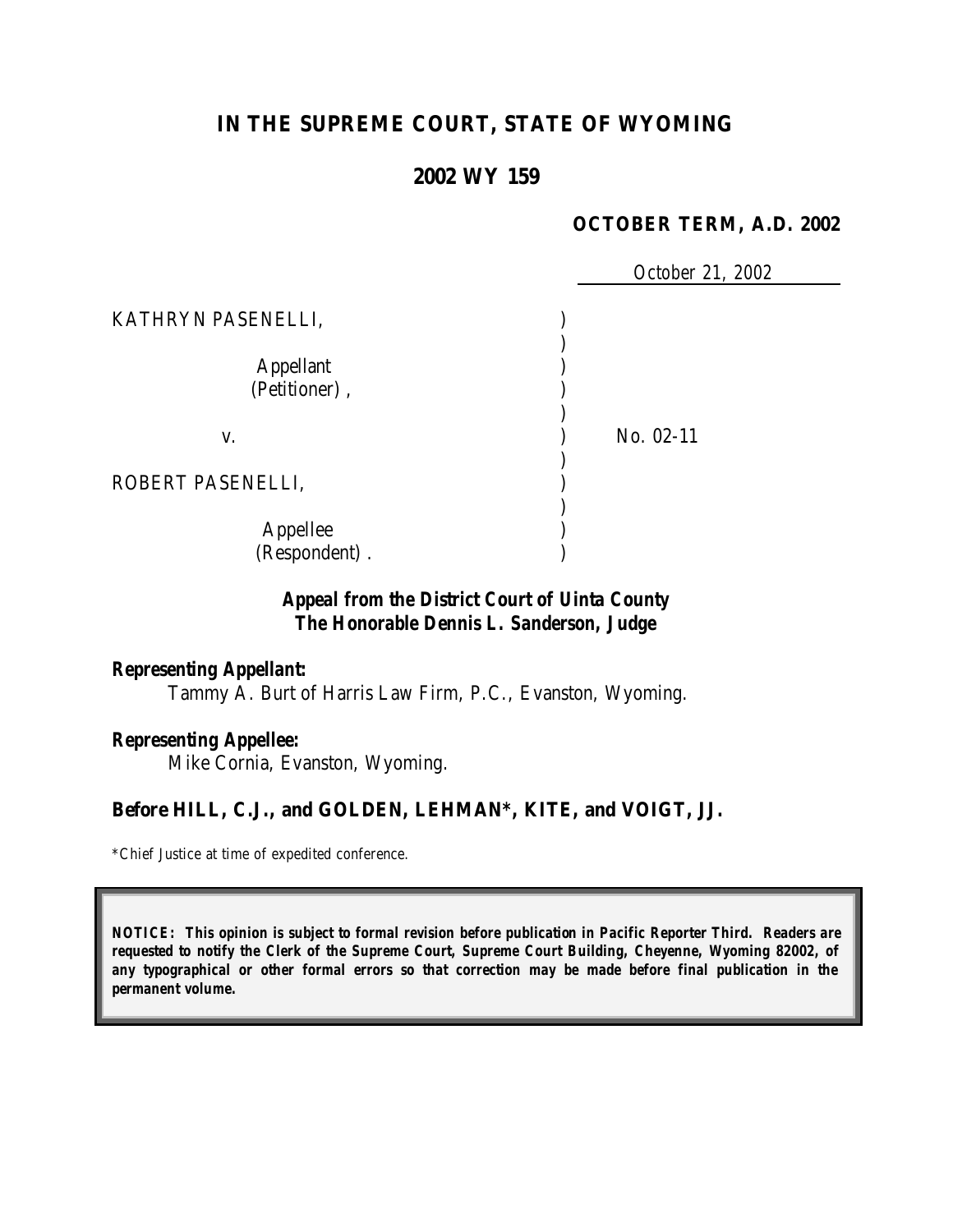### **HILL, Chief Justice.**

[¶1] Appellant, Kathryn Pasenelli (Mother), filed a petition in the district court seeking to modify a divorce decree so as to increase the child support payments due her by Robert Pasenelli (Father). The district court denied that motion and Mother contends the district court abused its discretion both in interpreting the parties' stipulation regarding child support, as well as in applying the statutory child support guidelines.

[¶2] We will modify, but will otherwise affirm, the district court's order and remand for entry of a revised order consistent with this opinion.

### **ISSUES**

[¶3] Mother states these issues:

I. Did the trial court abuse its discretion in improperly denying Kathryn Pasenelli's petition to modify child support?

II. Did the trial court abuse its discretion in the manner in which [it] applied the child support guidelines?

Father abbreviates that statement of the issues to this terse phrase: "Did the trial court abuse its discretion [in] denying the modification?"

# **FACTS**

[¶4] Proceedings in this matter commenced on December 5, 1997, when Father filed a complaint for divorce. A stipulation settling the issue extant between the parties was filed in the district court on March 18, 1998. That stipulation revealed that the parties were the parents of four children, who were, at the time, ages ten, eight, three, and nine months. Mother was awarded primary physical custody of the children and has been their primary caretaker throughout their lives. Father was required to pay Mother \$950.00 per month in child support for the four children. The stipulation contained this provision:

> ". . . It is agreed that the parties' income shall be reviewed forty-eight (48) months from the date of this agreement, however, no change in support shall be made unless the support amount will change by twenty percent (20%) or more per month from the amount existing in this agreement. However, pursuant to sections 20-6-302 and 20-6-306, W.S.A (1997) as amended, either party may petition for a review and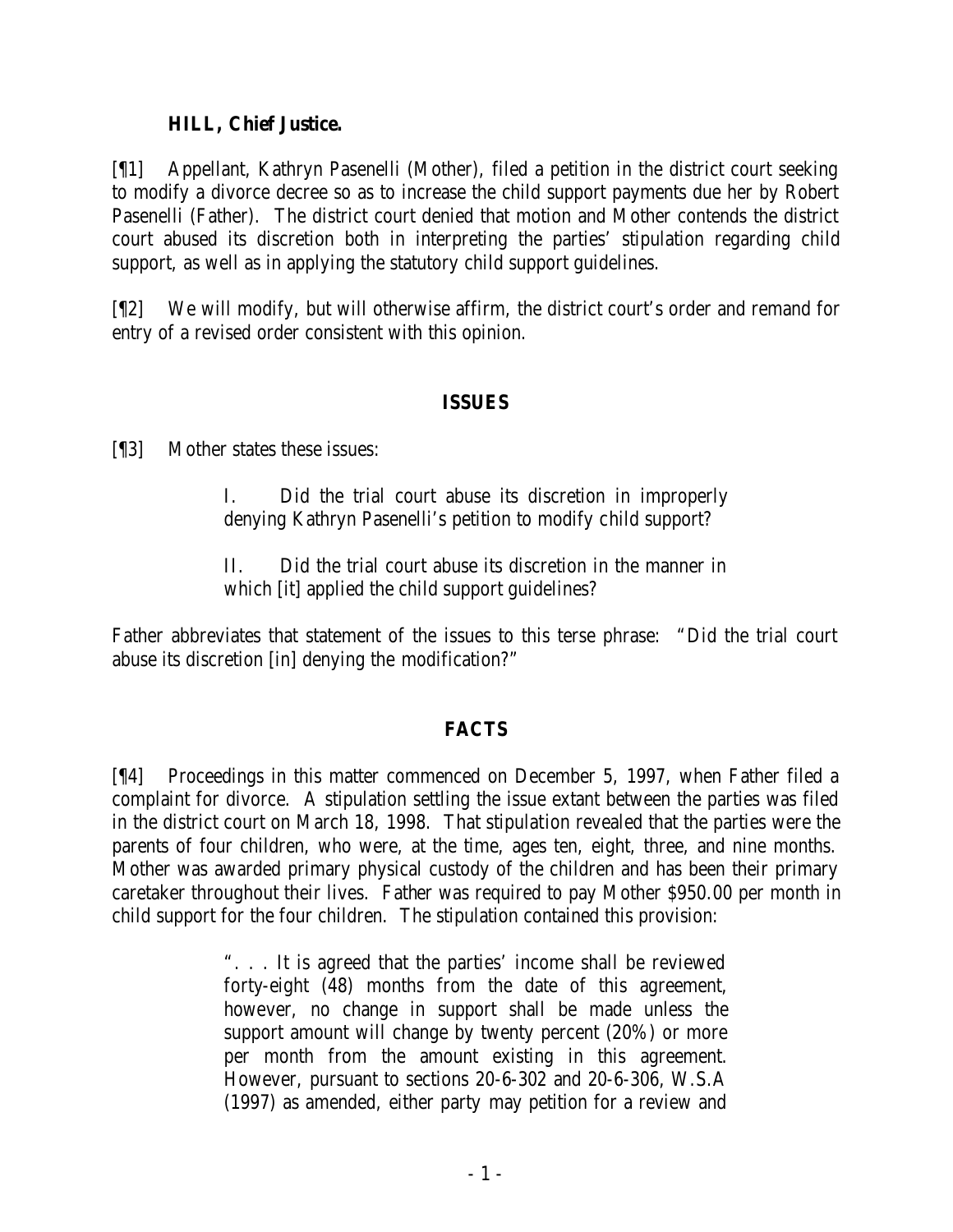adjustment of the child support order under the procedure provided for therein."

The stipulation also provided that Father would pay Mother rehabilitative alimony in the amount of \$400.00, for 48 months.<sup>1</sup> The alimony was to be paid to Mother so that she could complete a four-year college degree, thus enabling her to better provide for herself and her children. The terms of the stipulation were "approved, confirmed and incorporated" into the divorce decree which was entered on March 20, 1998.

[¶5] On September 14, 2000, Mother filed a petition to modify the decree of divorce, alleging that the incomes of both Mother and Father had changed to such an extent that it would change the child support due her by 20% or more per month. On September 26, 2000, Father answered that petition contending that the parties' stipulation and the decree of divorce prohibited Mother from seeking a modification of child support until at least March 20, 2002. The district court held a hearing at which both parties testified. There was no disagreement about what Father's income was (approximately \$45,000.00 per year) and what the presumptive support for the four children would be (approximately \$1,350.00 per month). The only disagreement was what income should be attributed to Mother. Mother did not work, as she was going to college and caring for the four children. However, Mother agreed that a minimum wage income should be attributed to her for purposes of the child support computation. That attribution of income to Mother did not change Father's presumptive support level of \$1,350.00. Father contended that Mother should be able to earn a lot more than minimum wage and that the district court should take into account the fact that Mother's parents contributed to paying many, if not most, of her household expenses. Father also contended that the district court should consider that Father had remarried and that he and his new wife had a child together, and wife had two other children from previous relationships. Complicating matters for Father, his new wife had returned to Mexico because of a problem with her visa and he was having to send her as much as \$800.00 a month for support (though she too lived with parents and/or relatives).

[¶6] Mother's appeal challenges the reasoning contained in the district court's decision letter, as well as the order denying her motion to modify child support. First, the district court reasoned that the alimony was really more in the nature of child support and, therefore, Mother was already receiving the equivalent of \$1,350.00 in child support. The district court also concluded that the stipulation recited above meant "that there was no modification of child support contemplated or intended by the parties during the forty-eight month period following the divorce unless for some reason there [weren't] four children to support and even then the amount of child support was specifically stated. There would be no review or change of the child support." Continuing, the district court found that Father was "over employed, in that he works two jobs and 80 hours a week to generate his

 <sup>1</sup> The period during which alimony was due expired on February 5, 2002.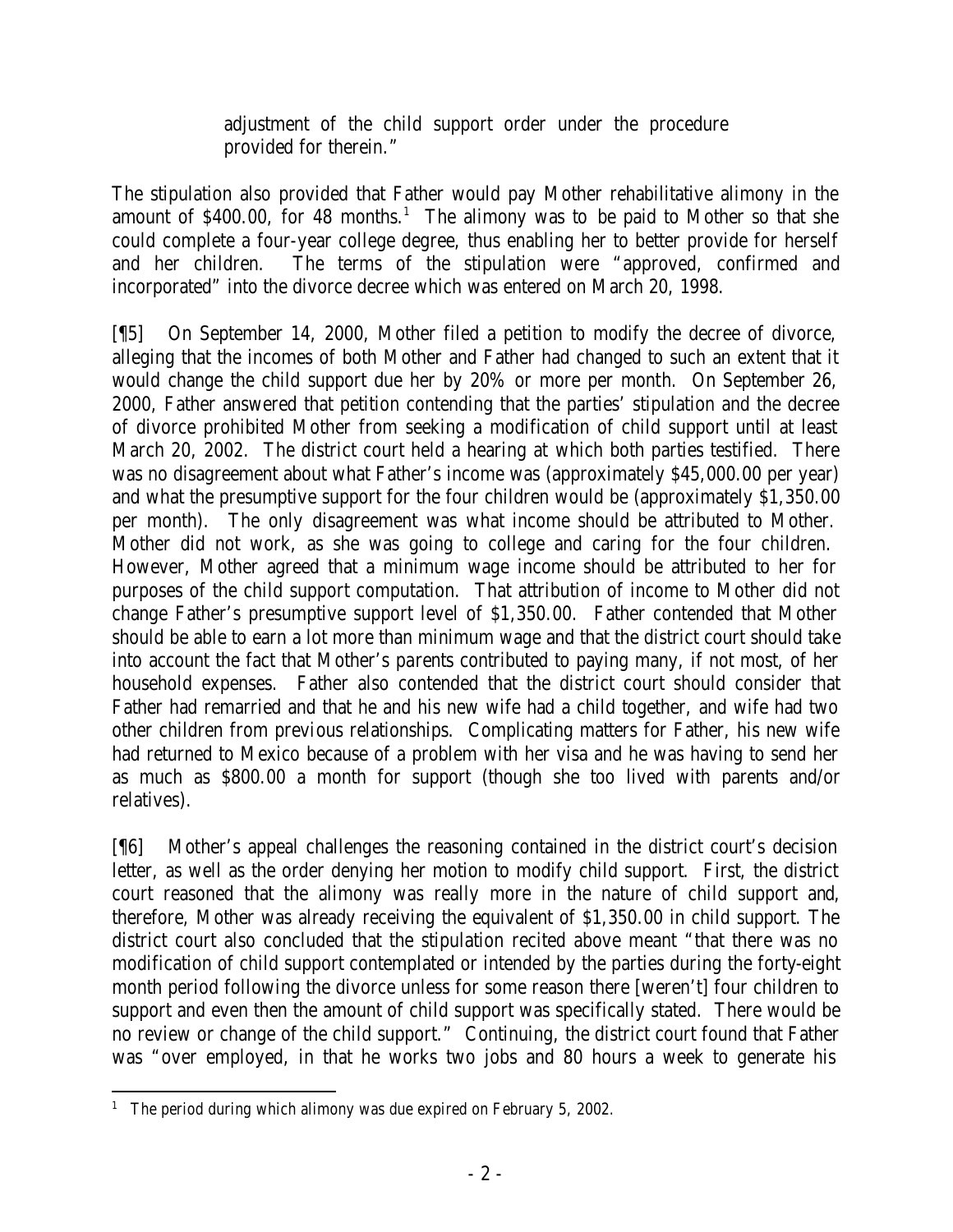current income. [Mother] has chosen to go to school and currently is under employed. She has finished three years of college and expects to earn a Bachelor of Science degree in the spring of 2002, approximately 48 months after the decree of divorce. The Court finds that the imputed income of \$750.00 per month based upon minimum wage as suggested by [Father], is unrealistically low considering that she has completed three years of college. She is certainly capable of earning at least the amount earned by [Father] in his janitorial service job."

[¶7] The district court also found grounds on which to deviate from the presumptive child support level established by the governing statute. Those grounds were: "That [Father] has found time outside of his eighty-hour work week to woo and wed a new wife and as a result has another wife and child to support;" and also "[t]he children are getting older, some in their teens, and it requires more to support them. On the other hand, [Mother] is receiving the benefit of a home with expenses paid by her parents. The foregoing factors would result in a reduction of the amount of child support set forth in the guidelines of \$1,350.00 per month to \$1,150.00. However[,] because of the agreement, no increase will be awarded."

# **STANDARD OF REVIEW**

[¶8] The district court viewed its role, in deciding the issues presented to it, as being governed by rules of contract construction. We view agreements with respect to child support with favor; however, we have held that child support agreements are not contracts and contract law has no place in the consideration of child support agreements. The primary consideration regarding child support agreements is the best interests of the child, and we will not turn to contract law to abrogate this controlling consideration. *Sharpe v. Sharpe*, 902 P.2d 210, 213-14 (Wyo. 1995). Moreover, a custodial parent may not bargain away a child support obligation. That obligation inures to the benefit of the child, not the custodial parent. *Whitt v. State ex rel. Wright*, 2001 WY 128, ¶ 19, 36 P.3d 617, ¶ 19 (Wyo. 2001); *Hurlbut v. Scarbrough*, 957 P.2d 839, 842 (Wyo. 1998); *Bellamy v. Bellamy*, 949 P.2d 875, 877 (Wyo. 1997); *also see Wright v. Wright*, 5 P.3d 61, 62-64 (Wyo. 2000); and *Garver v. Garver*, 981 P.2d 471, 474 (Wyo. 1999).

[¶9] Our methodology in analyzing cases such as these has been well summarized by Justice Thomas:

> We have had occasion to consider the statutory provisions in the context of petitions to modify child support in several instances. *Cranston v. Cranston*, 879 P.2d 345 (Wyo.1994); *Smith v. Smith,* 863 P.2d 624 (Wyo.1993); *Pauling v. Pauling*, 837 P.2d 1073 (Wyo.1992); *Hasty v. Hasty*, 828 P.2d 94 (Wyo.1992); *Roberts v. Roberts*, 816 P.2d 1293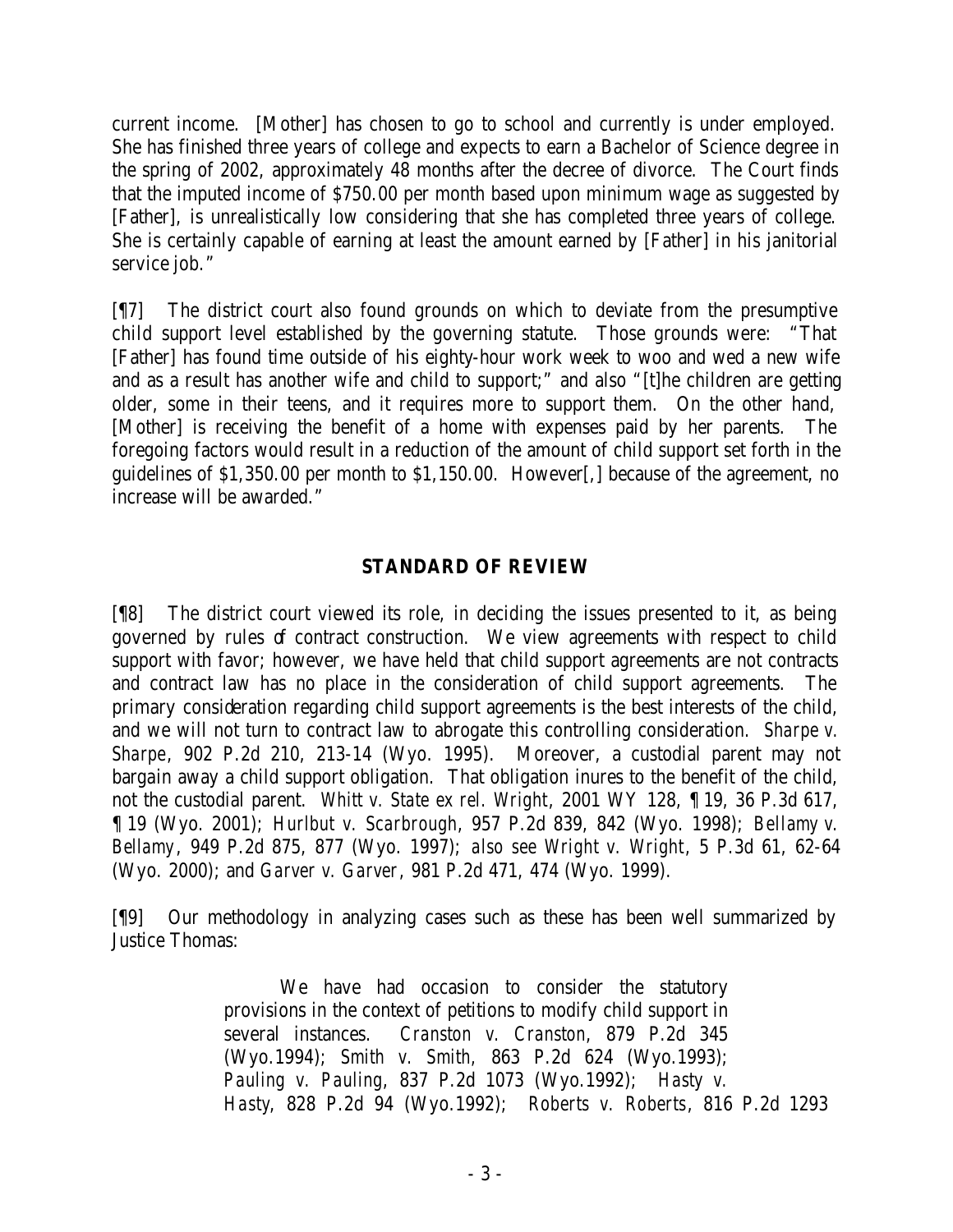(Wyo.1991); and *Morehead v. Morehead*, 811 P.2d 721 (Wyo.1991). In *Morehead*, we articulated the proposition that the guidelines structure a rebuttable presumption that constitutes a goal upon which judicial discretion remains in place to deviate from the guidelines. In *Roberts*, we noted the twenty percent deviation establishes a change of circumstances sufficient to justify a modification, but we held the court may deviate from the guidelines if it articulates a finding on the record that the application of the guidelines would be unjust or inappropriate. In *Hasty*, we identified an abuse of discretion by the district court in concluding it had to apply the guidelines strictly and could not deviate from them by considering support obligations to later-born minor children. In *Pauling*, we rejected an argument that the statute requires modification of child support upon a finding there would be a twenty percent change by application of the guidelines. There, we rearticulated the concept of a rebuttable presumption that modification would be warranted when application of the guidelines demonstrated the twenty percent deviation. We held the trial court's discretion to deviate with respect to modification of an existing support order refuted the argument that the legislature had interfered with the discretion of the court. In *Smith*, we held there had been no abuse of discretion in ordering a change in child support which resulted in nearly a threefold increase. We held there was no abuse of discretion even though the increase inhibited the father from qualifying for a home mortgage loan. Most recently, in *Cranston*, our ruling stated the trial court had not abused its discretion in light of evidence demonstrating a lack of substantial contributions by the father beyond the monetary child support which would justify deviation from the guidelines.

These constructions of the statute have evolved in view of our standard proposition that modification of divorce decrees is appropriate only in limited circumstances.

The party seeking modification must establish there has been a material and substantial change in circumstances which outweighs the interest of society in applying the doctrine of *res judicata*. *Pauling v. Pauling*, 837 P.2d 1073 (Wyo.1992); *Crawford v. Crawford*, 828 P.2d 1192 (Wyo.1992); *Dorr v. Newman*, 785 P.2d 1172 (Wyo.1990); *Mentock v. Mentock*, 638 P.2d 156 (Wyo.1981). The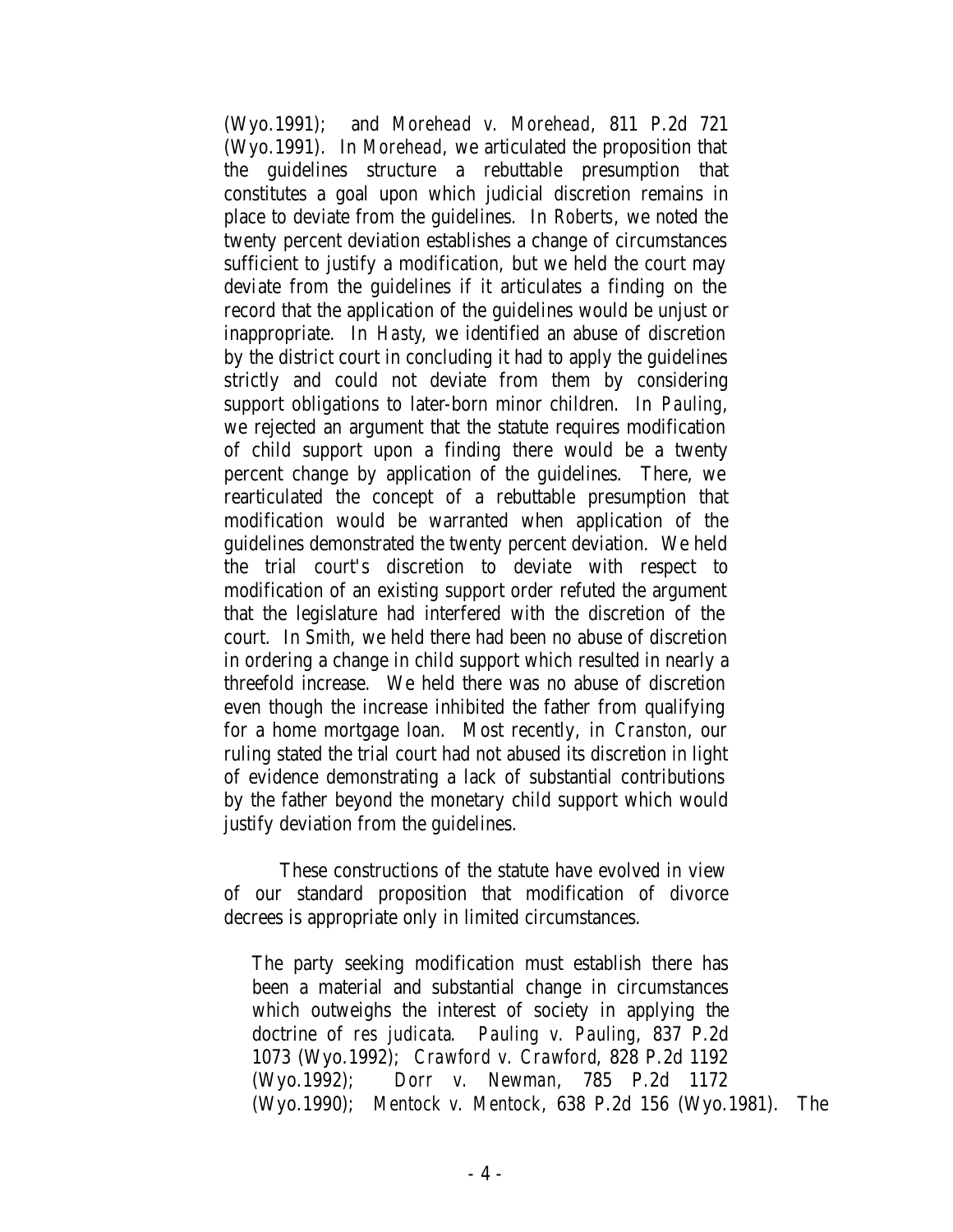trial court is vested with discretion to modify the provisions of the divorce decree and, absent a grave abuse of that discretion, we will not disturb its decision. *Parry v. Parry*, 766 P.2d 1168 (Wyo.1989); *Manners v. Manners*, 706 P.2d 671 (Wyo.1985). The standard we apply in review of cases asserting abuse of discretion as an issue is whether the trial court reasonably could have concluded as it did. *Rude v. State*, 851 P.2d 20 (Wyo.1993), and *Parry* (both citing *Martinez v. State*, 611 P.2d 831 (Wyo.1980)).

*Jones v. Jones*, 858 P.2d 289, 291 (Wyo.1993).

This policy manifests a balance between the doctrine of finality of judgments which is supported by the doctrine of *res judicata*  and the statutes providing for modification of the provisions of a decree relating to child custody, support, and alimony. The trial court is charged with resolving that tension, and it must do so in the exercise of discretion. The discretion afforded the trial judge is encompassed in WYO.STAT. § 20-6-302(b). The discretion is guided by a list of thirteen factors, but the final one, "[o]ther factors deemed relevant by the court \* \* \*," is a classic acknowledgment of judicial discretion.

The child support guidelines identify a base from which the judge must invoke the exercise of discretion. In the absence of an agreement with respect to child support, the guidelines will have a more significant controlling impact. When an agreement as to child support is involved, however, more weight may be given to the agreement. Child support agreements entered into by the parties are favored by the courts. *Beard v. Beard*, 368 P.2d 953 (Wyo.1962).

*Smith v. Smith*, 895 P.2d 37, 40-41 (Wyo. 1995).

[¶10] This matter was heard by the trial court and findings of fact and conclusions of law are of record:

> The factual findings of a judge are not entitled to the limited review afforded a jury verdict. While the findings are presumptively correct, the appellate court may examine all of the properly admissible evidence in the record. Due regard is given to the opportunity of the trial judge to assess the credibility of the witnesses, and our review does not entail re -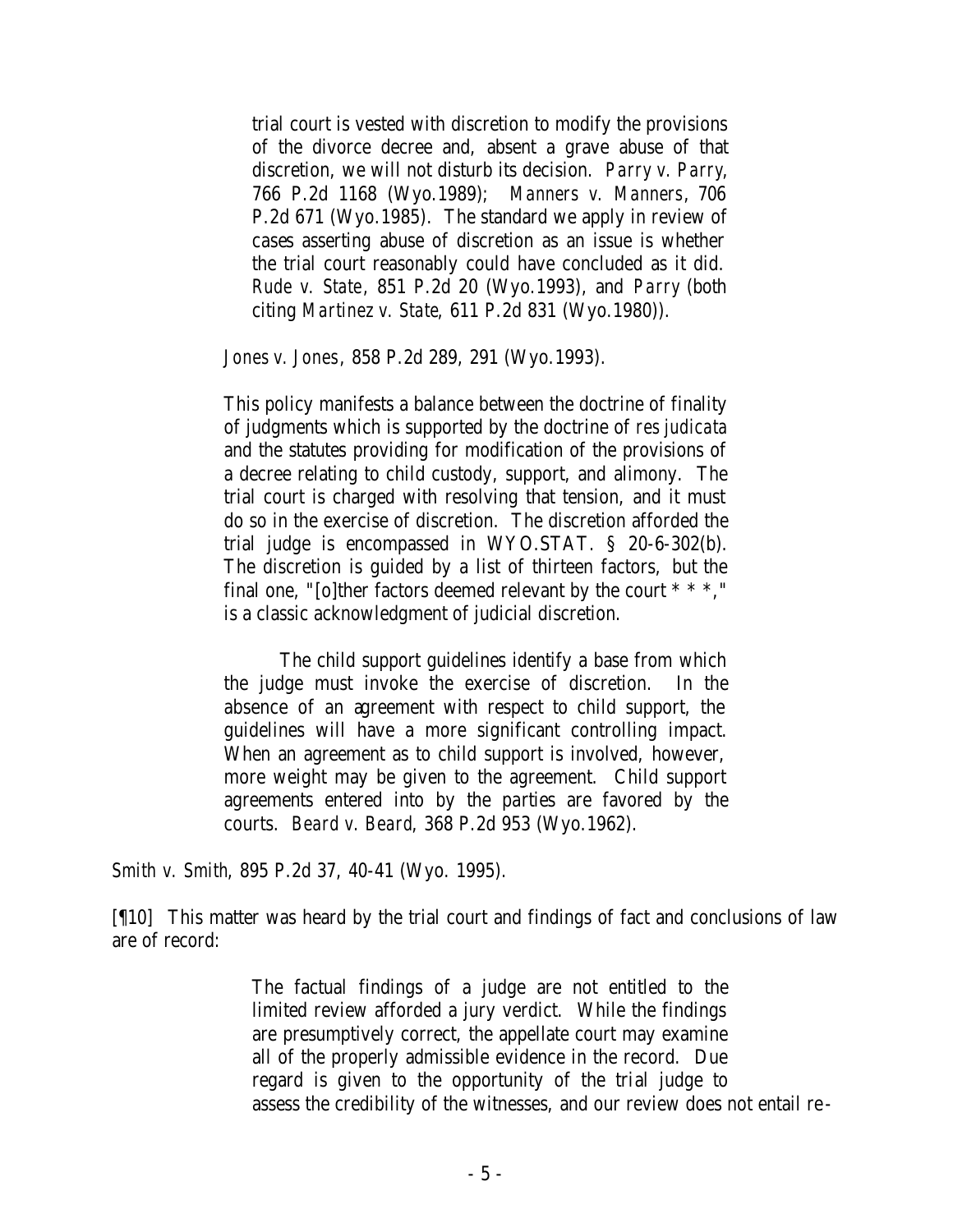weighing disputed evidence. Findings of fact will not be set aside unless they are clearly erroneous. A finding is clearly erroneous when, although there is evidence to support it, the reviewing court on the entire evidence is left with the definite and firm conviction that a mistake has been committed.

*Hammond v. Hammond*, 14 P.3d 199, 203 (Wyo.2000) (*quoting Fremont Homes, Inc., v. Elmer*, 974 P.2d 952, 958 (Wyo.1999) (citations omitted)). This court reviews the trial court's conclusions of law de novo. *Hammond*, 14 P.3d at 201.

*Jessen v. Jessen*, 2002 WY 33, ¶ 7, 41 P.3d 543, ¶ 7 (Wyo. 2002).

[¶11] Of course, a district court has broad discretion in determining the proper amount of a child support award, and we will not disturb the trial court's ruling unless there is a clear showing of an abuse of discretion. *Sharpe*, 902 P.2d at 213. Judicial discretion is a composite of many things, among which are conclusions drawn from objective criteria; it means a sound judgment exercised with regard to what is right under the circumstances and without doing so arbitrarily or capriciously. *Vaughn v. State*, 962 P.2d 149, 151 (Wyo. 1998).

[¶12] To the extent we are called upon to construe the agreement between the parties, we would apply these principles: Our primary focus in construing or interpreting a contract is to determine the parties' intent, and our initial inquiry centers on whether the language of the contract is clear and unambiguous. If the language of the contract is clear and unambiguous, then we secure the parties' intent from the words of the agreement as they are expressed within the four corners of the contract. Common sense and good faith are leading precepts of contract construction, and the interpretation and construction of contracts is a matter of law for the courts. We also have recognized that the language of a contract is to be construed within the context in which it was written, and the court may look to the surrounding circumstances, the subject matter, and the purpose of the contract to ascertain the intent of the parties at the time the agreement was made. *Williams Gas Processing--Wamsutter Company v. Union Pacific Resources Company*, 2001 WY 57, ¶¶ 11-12, 25 P.3d 1064, ¶¶ 11-12 (Wyo. 2001).

# **DISCUSSION**

[¶13] Father contends, and the district court found, that it was the parties' intent that there was to be a "moratorium" on modification of child support for a period of 48 months. Of course, under many circumstances, such an agreement would run afoul of our rule that a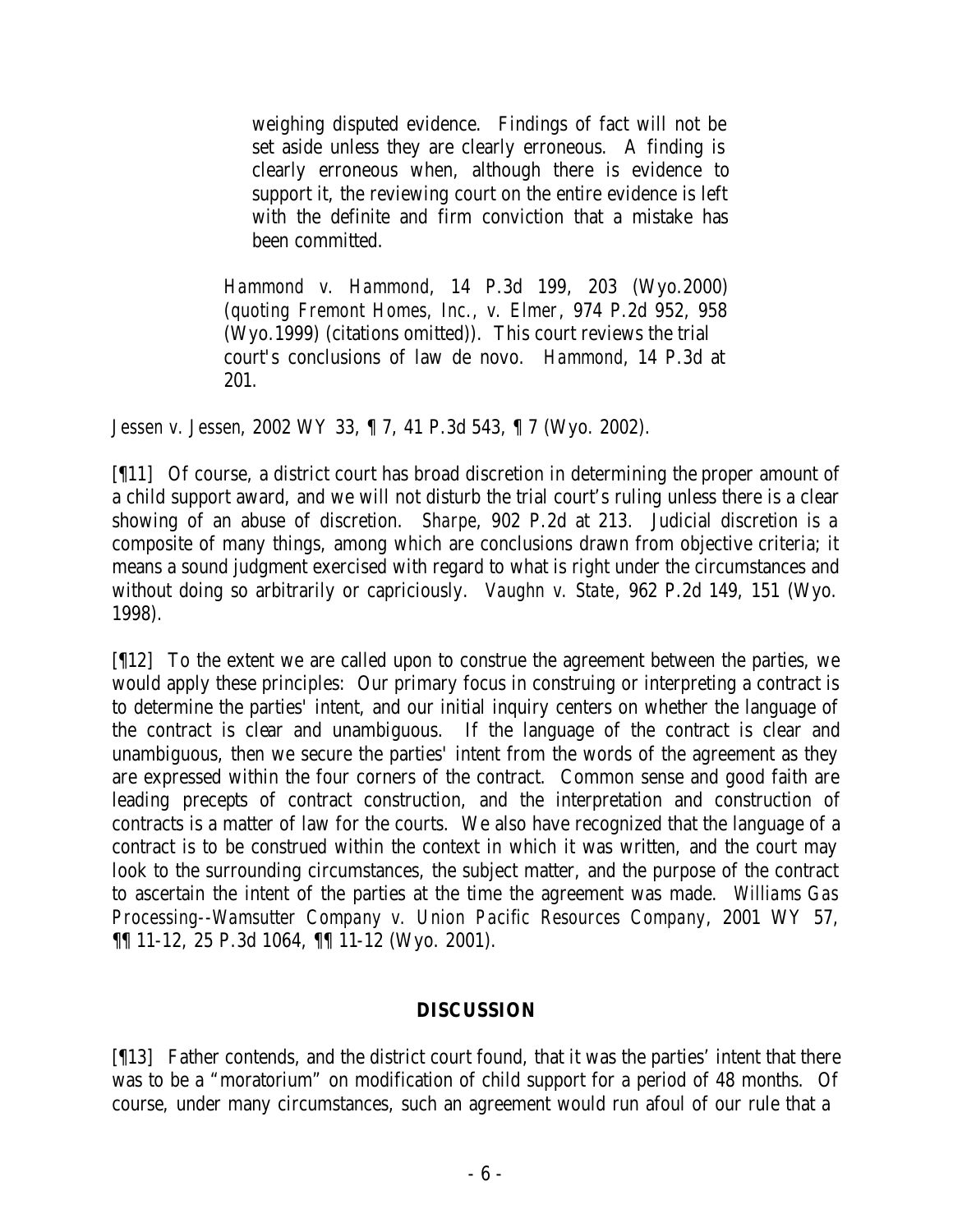custodial parent may not waive child support. However, in this case, we need not cross that bridge as we view the stipulation to be unambiguous. Mother was to receive \$950.00 in child support. She was to receive \$400.00 in alimony, for 48 months, so that she could pursue her education. During that 48-month period, either parent could petition to modify child support if there was a 20% difference involved, as required by the governing statute. However, the parties did agree that at the end of the 48-month time period, during which Mother received alimony, there definitely would be a review of child support if the Mother's increase in income (because by then she would have achieved a college degree and be working in a higher paying job) had created a 20% change in the presumptive support level. Therefore, we hold that the agreement did not prohibit, or in any other way inhibit, Mother's statutory right to pursue a modification of child support under Wyo. Stat. Ann. § 20-2-311 (LexisNexis 2001).<sup>2</sup>

[¶14] The district court determined that Father's presumptive support obligation would be \$1,350.00, according to the agreement of the parties and as established by the evidence of record. Furthermore, the district court determined that Mother, in effect, was receiving \$1,350.00 in child support payments. The district court applied the standards set out in Wyo. Stat. Ann. § 20-2-307 (LexisNexis 2001) and determined that he would deviate from presumptive support down to the level of \$1,150.00 and thus, no additional support was appropriate. We agree with the district court in part. However, the record is clear beyond cavil that wife was only receiving \$950.00 in child support. A conclusion that the rehabilitative alimony awarded to Mother should be treated as child support is incontrovertibly wrong. The district court found, and the parties agreed, that the presumptive support level, given Father's income, was \$1,350.00, a change of well over 20% from \$950.00. In the exercise of its discretion, the district court determined that because Father had four new mouths to feed, because he often worked as much as 80 hours per week, and because Mother should be working and earning more than \$750.00 per

#### **§ 20-2-306. Revision of presumptive child support.**

On or before December 1, 1996, and at least once every four (4) years thereafter, the department of family services shall review the presumptive child support established under this article to ensure that application results in the determination of appropriate child support award amounts and shall submit a report to the joint labor, health and social services interim committee and shall recommend any proposed changes.

Although the district court took parol evidence from both parties in its effort to "clarify" the "48 month" provision in the stipulation, it is readily apparent from the transcript of the hearing that neither party fully understood or had given much thought to the provisions the lawyers put into that stipulation.

Wyo. Stat. Ann. § 20-2-306 (LexisNexis 2001).

 <sup>2</sup> An additional factor underlying the stipulation may have been that that the presumptive support schedule is subject to revision every four years: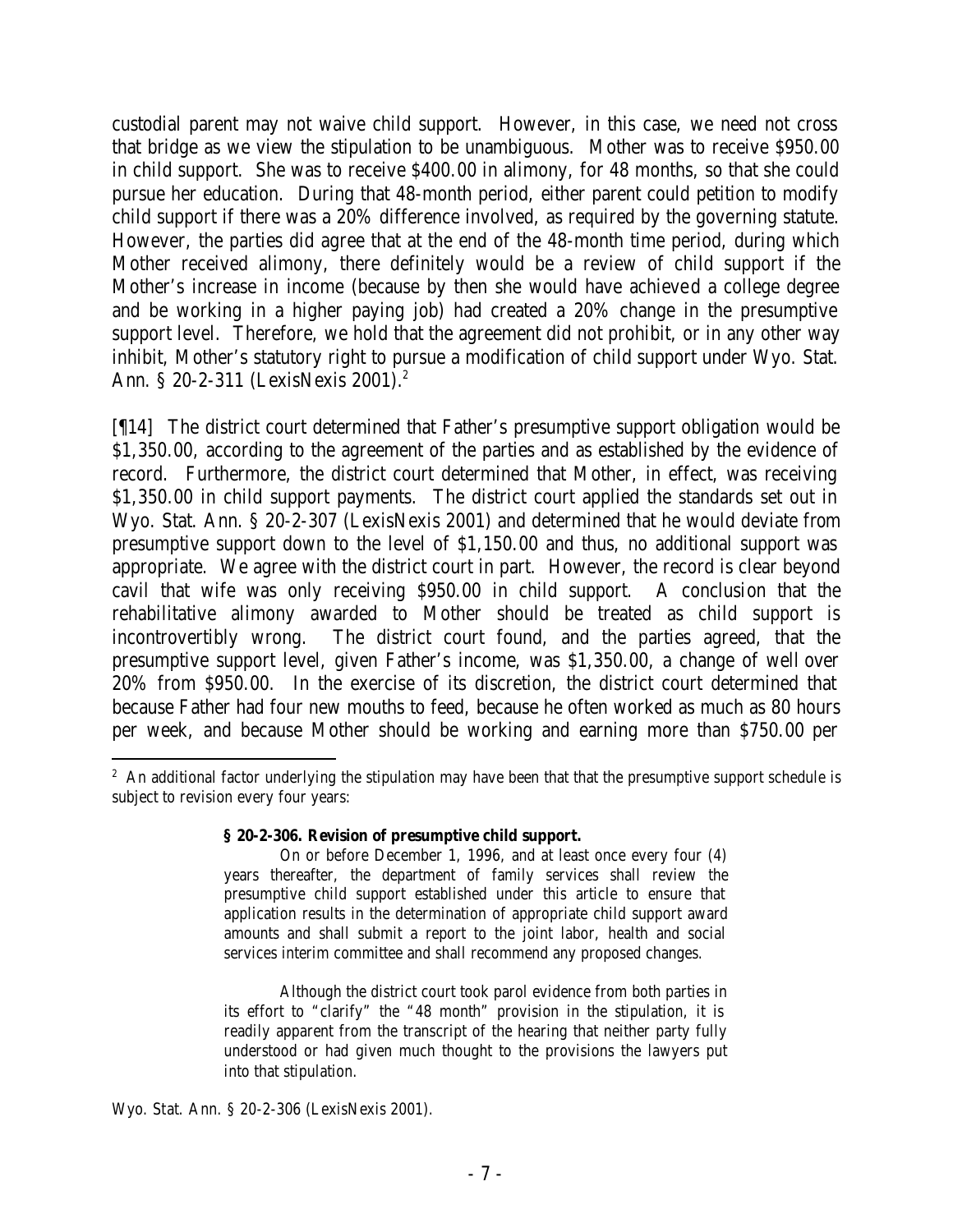month, in addition to going to school full-time and caring for four small children, it would deviate<sup>3</sup> from the child support guidelines and reduce Father's child support obligation to \$1,150.00.

#### 3 **§ 20-2-307. Presumptive child support to be followed; deviations by court.**

(a) The presumptive child support established by W.S. 20-2-304 shall be rebuttably presumed to be the correct amount of child support to be awarded in any proceeding to establish or modify temporary or permanent child support amounts. Every order or decree providing for the support of a child shall set forth the presumptive child support amount and shall state whether the order or decree departs from that amount.

(b) A court may deviate from the presumptive child support established by W.S. 20-2-304 upon a specific finding that the application of the presumptive child support would be unjust or inappropriate in that particular case. In any case where the court has deviated from the presumptive child support, the reasons therefor shall be specifically set forth fully in the order or decree. In determining whether to deviate from the presumptive child support established by W.S. 20-2-304, the court shall consider the following factors:

(i) The age of the child;

(ii) The cost of necessary child day care;

(iii) Any special health care and educational needs of the child;

#### (iv) **The responsibility of either parent for the support of other children, whether court ordered or otherwise**;

(v) The value of services contributed by either parent;

(vi) Any expenses reasonably related to the mother's pregnancy and confinement for that child, if the parents were never married or if the parents were divorced prior to the birth of the child;

(vii) The cost of transportation of the child to and from visitation;

(viii) The ability of either or both parents to furnish health, dental and vision insurance through employment benefits;

(ix) The amount of time the child spends with each parent;

(x) Any other necessary expenses for the benefit of the child;

(xi) **Whether either parent is voluntarily unemployed or underemployed. In such case the child support shall be computed based upon the potential earning capacity (imputed income) of the unemployed or underemployed parent. In making that determination the court shall consider:**

**(A) Prior employment experience and history;**

**(B) Educational level and whether additional education would make the parent more self-sufficient or significantly increase the parent's income;**

**(C) The presence of children of the marriage in the parent's home and its impact on the earnings of that parent;**

**(D) Availability of employment for which the parent is qualified;**

**(E) Prevailing wage rates in the local area;**

**(F) Special skills or training; and**

**(G) Whether the parent is realistically able to earn imputed income.**

**(xii) Whether or not either parent has violated any provision of the divorce decree, including visitation provisions, if deemed relevant by the court; and**

**(xiii) Other factors deemed relevant by the court.**

(c) If the parties fail to agree that the presumptive child support amount under W.S. 20-2-304 is appropriate, the court may order the party seeking to deviate from the presumptive child support amount to pay reasonable attorney fees and court costs to the other party unless, after hearing the evidence and considering the factors contained in subsection (b) of this section, the court deviates from the presumptive support amount.

(d) Agreements regarding child support may be submitted to the court. All such agreements shall be accompanied by a financial affidavit as required by W.S. 20-2-308. The court shall use the presumed child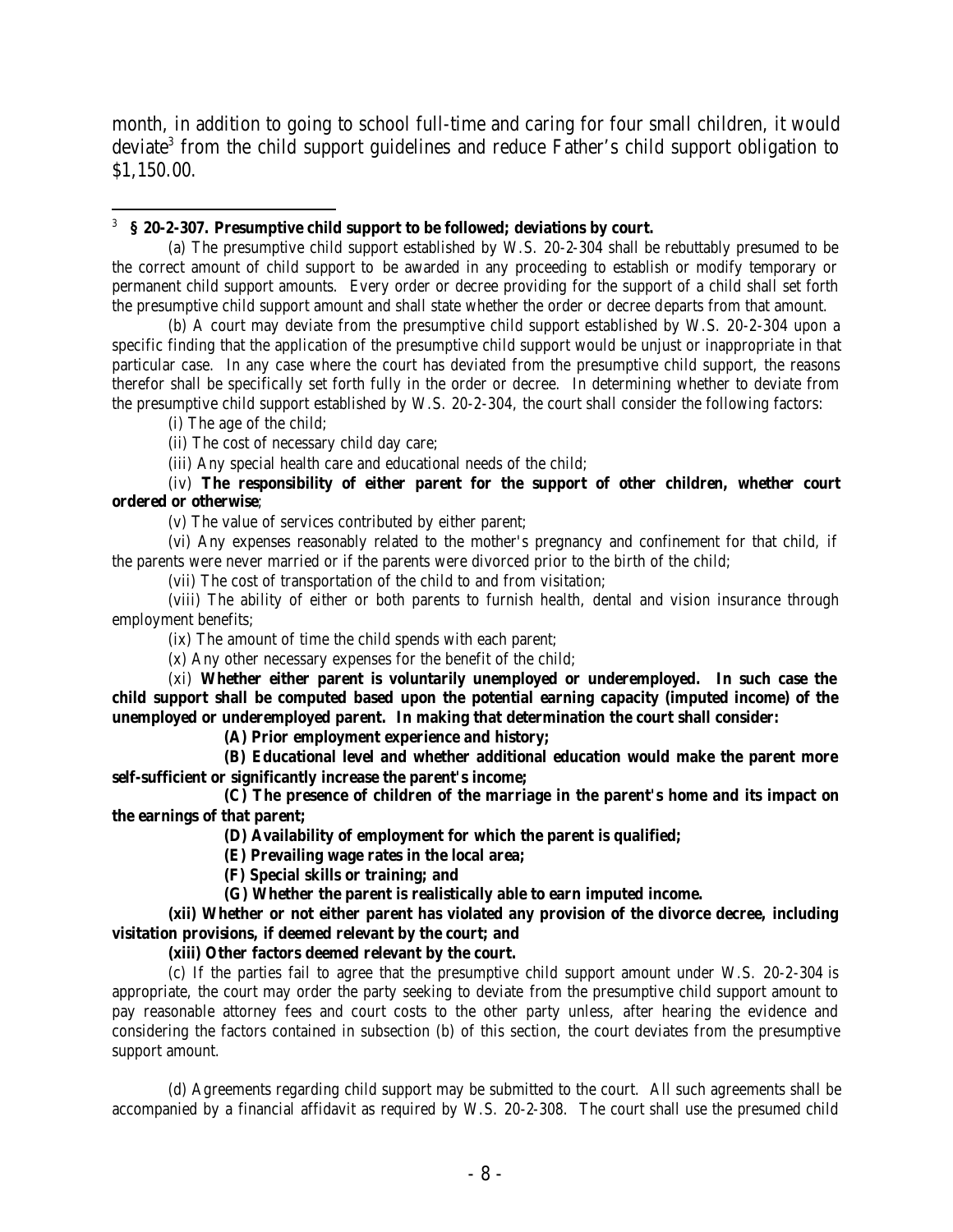[¶15] We cannot agree that the alimony payment can be transformed into child support when there is no evidence in the record to support such a conclusion, other than Father's self-serving, parol contradiction of what the parties' stipulation specifically provided. We take note, as well, that to the extent Father believed the alimony was intended to be child support, he was, at best, very uncertain. It seems clear that Father's "theory" was one in search of some supporting evidence, and the only such evidence was that Father thought maybe it might be so. In addition, the district court's conclusion that Mother should have

support amounts to review the adequacy of child support agreements negotiated by the parties. If the agreed amount departs from the presumed child support, the parties shall furnish statements of explanation which shall be included with the forms and shall be filed with the court. The court shall review the agreement and inform the parties whether or not additional or corrected information is needed, or that the agreement is approved or disapproved. No agreement which is less than the presumed child support amount shall be approved if means tested sources of income such as aid under the personal opportunities with employment responsibilities (POWER) program, health care benefits under Title XIX of the Social Security Act, food stamps, supplemental security income (SSI) or other similar benefits are being paid on behalf of any of the children.

Wyo. Stat. Ann. § 20-2-307 (LexisNexis 2001) (emphasis added).

#### **§ 20-2-303. Definitions.**

(a) As used in this article:

(i) "Age of majority" means as defined in W.S.  $14-1-101(a)$  or  $14-2-204(a)$ , whichever is applicable;

(ii) "Income" means any form of payment or return in money or in kind to an individual, regardless of source. Income includes, but is not limited to wages, earnings, salary, commission, compensation as an independent contractor, temporary total disability, permanent partial disability and permanent total disability worker's compensation payments, unemployment compensation, disability, annuity and retirement benefits, and any other payments made by any payor, but shall not include any earnings derived from overtime work unless the court, after considering all overtime earnings derived in the preceding twenty-four (24) month period, determines the overtime earnings can reasonably be expected to continue on a consistent basis. In determining income, all reasonable unreimbursed legitimate business expenses shall be deducted. Means tested sources of income such as Pell grants, aid under the personal opportunities with employment responsibilities (POWER) program, food stamps and supplemental security income (SSI) shall not be considered as income. **Gross income also means potential income of parents who are voluntarily unemployed or underemployed**;

(iii) "Net income" means income as defined in paragraph (ii) of this subsection less personal income taxes, social security deductions, cost of dependent health care coverage for all dependent children, actual payments being made under preexisting support orders for current support of other children, other courtordered support obligations currently being paid and mandatory pension deductions. Payments towards child support arrearage shall not be deducted to arrive at net income;

(iv) "This article" means W.S. 20-2-301 through 20-2-315.

Wyo. Stat. Ann. § 20-2-303 (LexisNexis 2001) (emphasis added).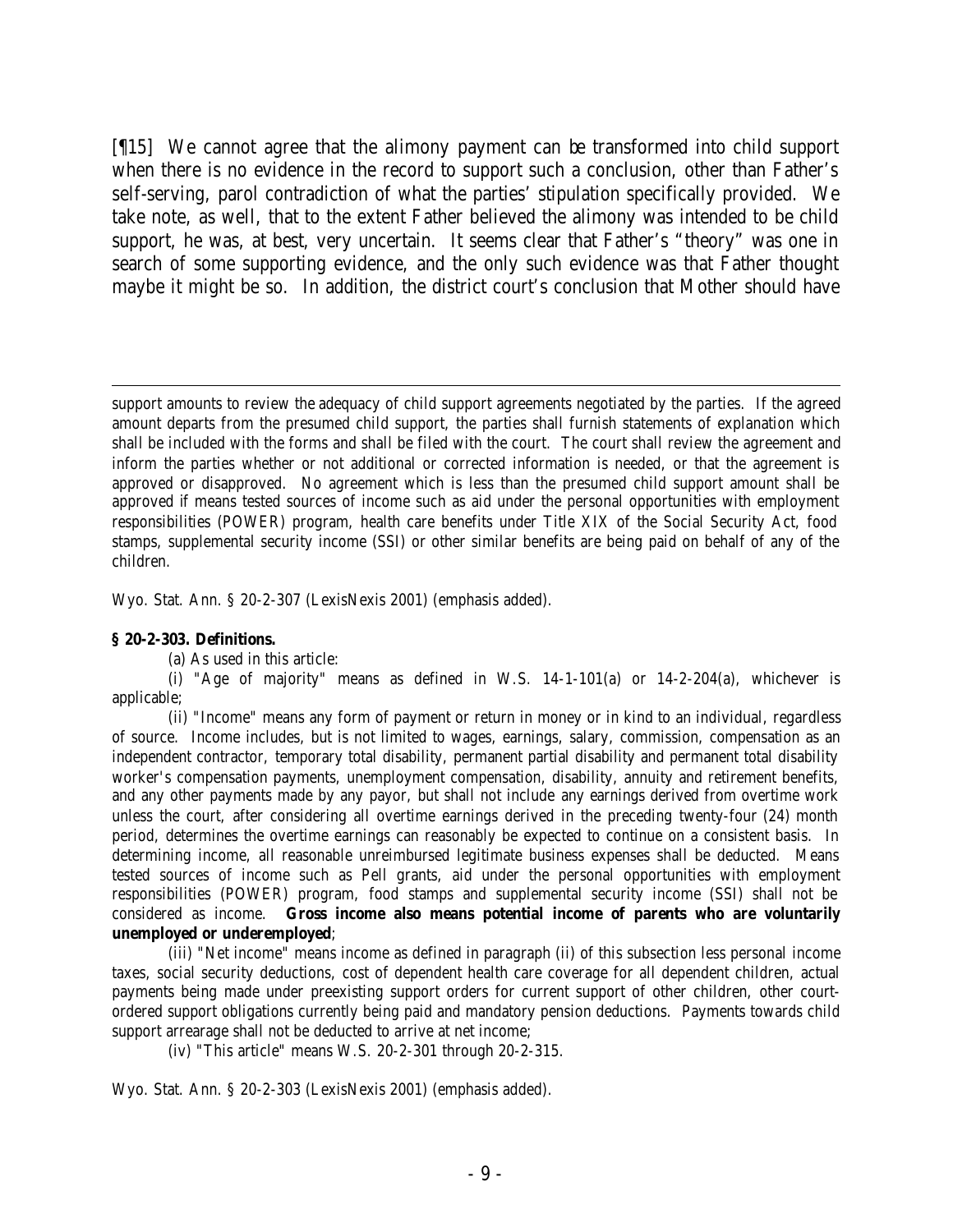been working full-time and earning more than \$750.00 a month, going to school full-time, and caring for four small children is misguided.<sup>4</sup>

### **CONCLUSION**

[¶16] Time is wasting, for Mother and the four children, as well as for Father and his new family. This Court may affirm a judgment or order on any legal ground appearing in the record. *Jessen,* ¶ 7; *City of Laramie v. Hysong*, 808 P.2d 199, 202 (Wyo.1991). We affirm the district court's order to the extent that it found a 20% change would result if the petition to modify child support were considered by the district court.<sup>5</sup> We affirm the district court's finding that the presumptive support level here is \$1,350.00. We also affirm the district court's exercise of its discretion to deviate in a downward fashion to a support level of \$1,150.00 per month. We modify the district court's order to delete the

5 **§ 20-2-311. Adjustment of child support orders.**

<sup>4</sup> As set out by Father, the argument basically was that Mother, who had worked only twice in her life for brief periods of time, at minimum wage jobs, and who had been unemployed for the preceding six years, should get a full-time job earning more than the minimum wage because she had completed two years of college – and at the same time go to school full-time and care for the four children. We take note that, as a general rule, the high-paying job comes after the college degree is completed and the worker is available to work full-time.

<sup>(</sup>a) Any party, or the department of family services in the case of child support orders being enforced by the department, may petition for a review and adjustment of any child support order that was entered more than six (6) months prior to the petition or which has not been adjusted within six (6) months from the date of filing of the petition for review and adjustment. **The petition shall allege that, in applying the presumptive child support established by this article, the support amount will change by twenty percent (20%) or more per month from the amount of the existing order.** The court shall require the parents to complete a verified financial statement on forms approved by the Wyoming supreme court, and shall apply the presumptive child support set out in this article in conducting the review and adjustment. **If, upon applying the presumptive child support to the circumstances of the parents or child at the time of the review, the court finds that the support amount would change by twenty percent (20%) or more per month from the amount of the existing order, the court shall consider there to be a change of circumstances sufficient to justify the modification of the support order.** The provisions of this section do not preclude a party or assignee from bringing an action for modification of a support order, based upon a substantial change of circumstances, at any time. Every three (3) years, upon the request of either parent or, if there is a current assignment of support rights in effect, upon the request of the department, the court, with respect to a support order being enforced under this article and taking into account the best interests of the child involved, shall review and, if appropriate, adjust the order in accordance with the guidelines established pursuant to this article. Any adjustment under the three (3) year cycle shall be made without a requirement for a showing of a change in circumstances. The commencement of aid under the personal opportunities with employment responsibilities (POWER) program, medical benefits under Title XIX of the Social Security Act, food stamps and supplemental security income (SSI) shall be considered a substantial change of circumstances requiring modification of child support.

Wyo. Stat. Ann. § 20-2-311 (LexisNexis 2001) (emphasis added).